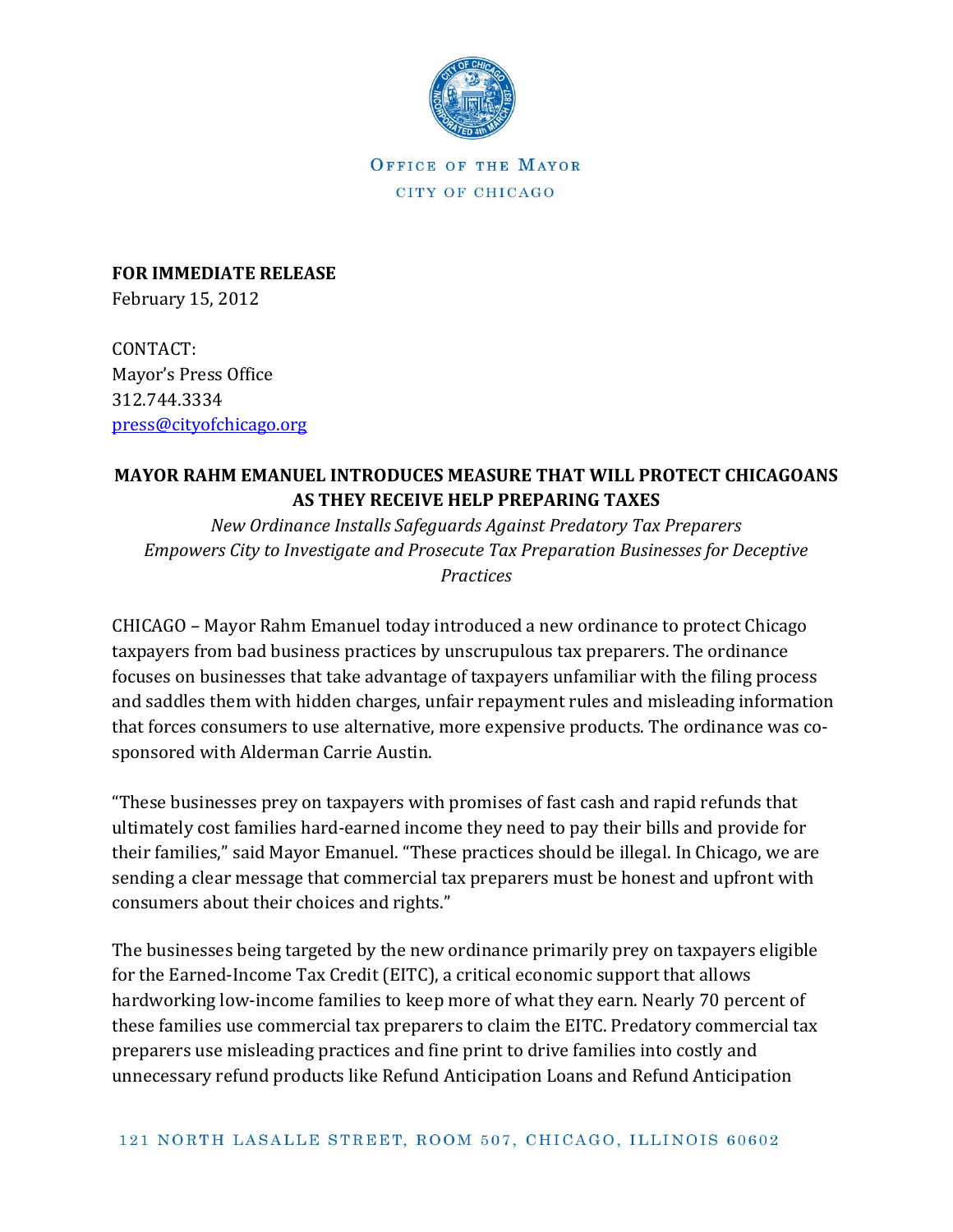

## OFFICE OF THE MAYOR CITY OF CHICAGO

Checks (RALs/RACs) without full disclosure.

Every year commercial tax services drain \$47.2 million out of the pockets of Chicago's working families and nearly \$75.6 million from the local economy. On average, commercial tax preparers charge low-income families \$189 for every return. More than half of these families are sold costly refund settlement products with fine print, hidden fees that can add up to \$289.

The ordinance will dramatically expand consumer awareness about commonly offered predatory tax products by forcing commercial tax preparers to disclose all fees and costs associated with their services before the return is performed.

- The ordinance mandates that tax preparers inform taxpayers of their rights and disclose any hidden fees, eliminate surprise costs and hard to find fine print during tax preparation. The City of Chicago's Department of Business Affairs and Consumer Protection (BACP) will require businesses to use easy-to-understand disclosure forms that clearly lay out all costs before the return is prepared.
- Every tax preparer will be required to provide consumers with a bill of rights, so customers know exactly what to expect from high-quality tax preparation services and how to seek help if they believe they are victims of unscrupulous tax services.
- The ordinance will ban tax preparers from steering customers towards high-cost refund products. Additionally, a tax preparer can no longer force customers to use a Refund Anticipation Loan or a Refund Anticipation Check if they seek general tax returns services.
- Immigrant families who play by the rules and pay their taxes will be given the protection they deserve – tax preparers will be required to disclose all costs and fees in the native language of the customer.

The ordinance would be enforced by BACP.

# # #